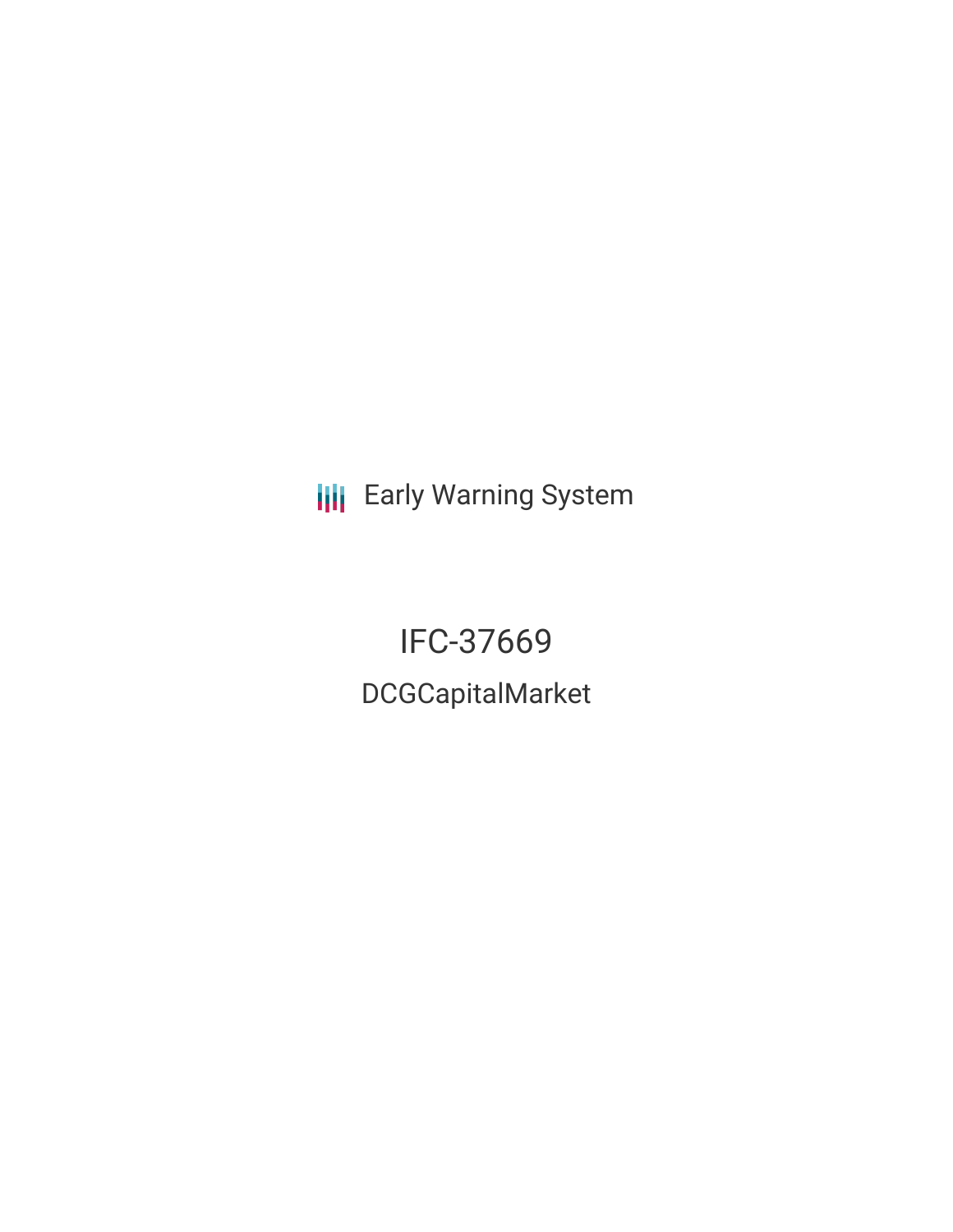# **Quick Facts**

| <b>Countries</b>               | Vietnam                                 |
|--------------------------------|-----------------------------------------|
| <b>Specific Location</b>       | Vietnam                                 |
| <b>Financial Institutions</b>  | International Finance Corporation (IFC) |
| <b>Status</b>                  | Active                                  |
| <b>Bank Risk Rating</b>        | FI                                      |
| <b>Voting Date</b>             | 2016-05-13                              |
| <b>Borrower</b>                | DRAGON CAPITAL GROUP LIMITED            |
| <b>Sectors</b>                 | Finance                                 |
| <b>Investment Type(s)</b>      | Loan                                    |
| <b>Investment Amount (USD)</b> | $$50.00$ million                        |
| <b>Project Cost (USD)</b>      | \$50.00 million                         |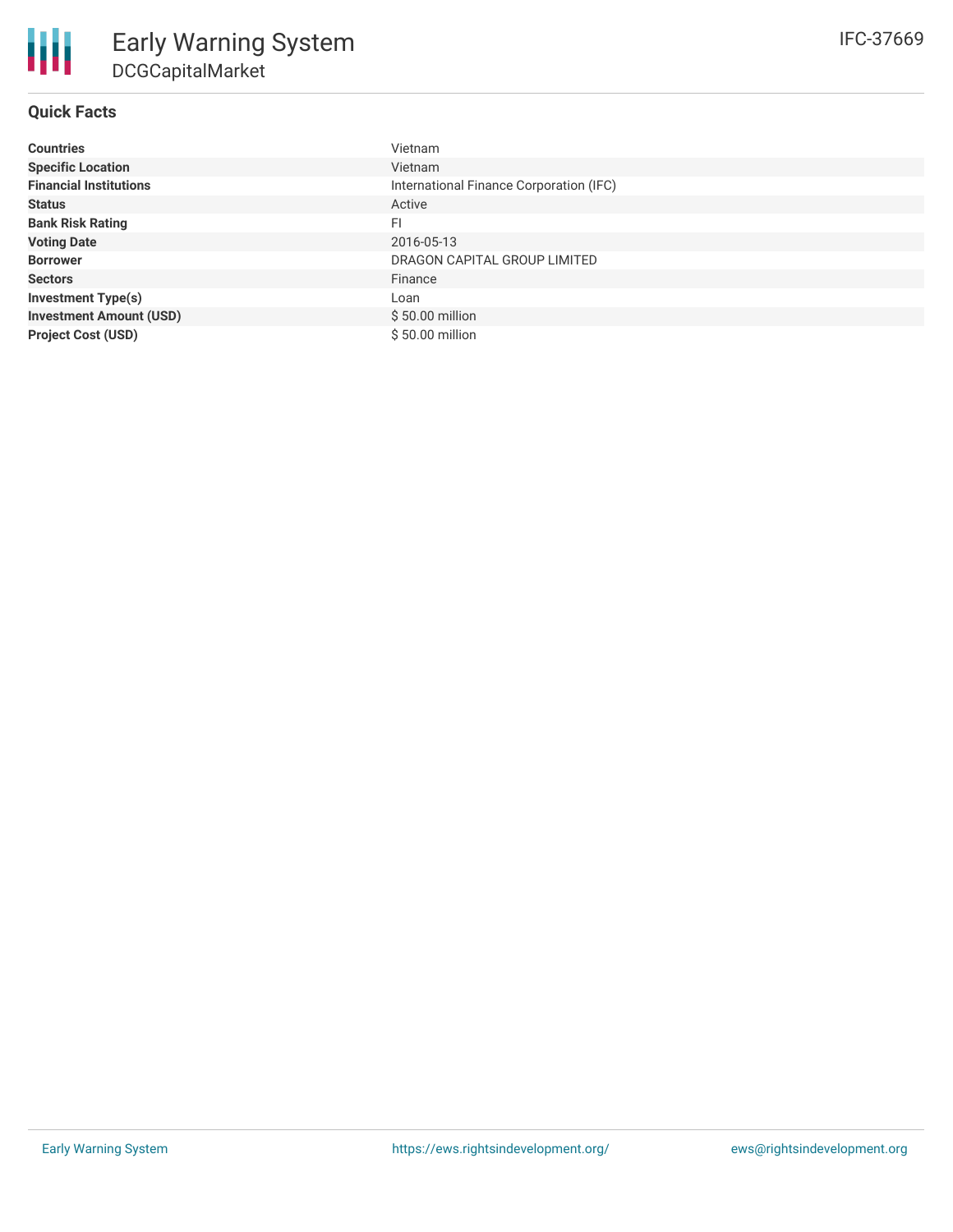

## **Project Description**

The proposed project involves financing of up to US\$50 million to Dragon Capital Group ("DCG"), a holding company for the Dragon Capital group of companies, with total assets of US\$233 million as of December 2015, and its subsidiary Vietnam Debt Fund SPC ("VDeF") and collectively with DCG, the "Company").

The Company will use the funds to invest in bonds issued by medium to large Vietnamese companies. It would target the private and privatized, listed and unlisted, fast growing companies in need of financing to expand or refinancing situations. The proposed project targets to expand the width and depth of the corporate bond markets in Vietnam, to broaden the investor base of the Vietnamese bond markets, and to support and provide Vietnamese private sector companies with better access to capital.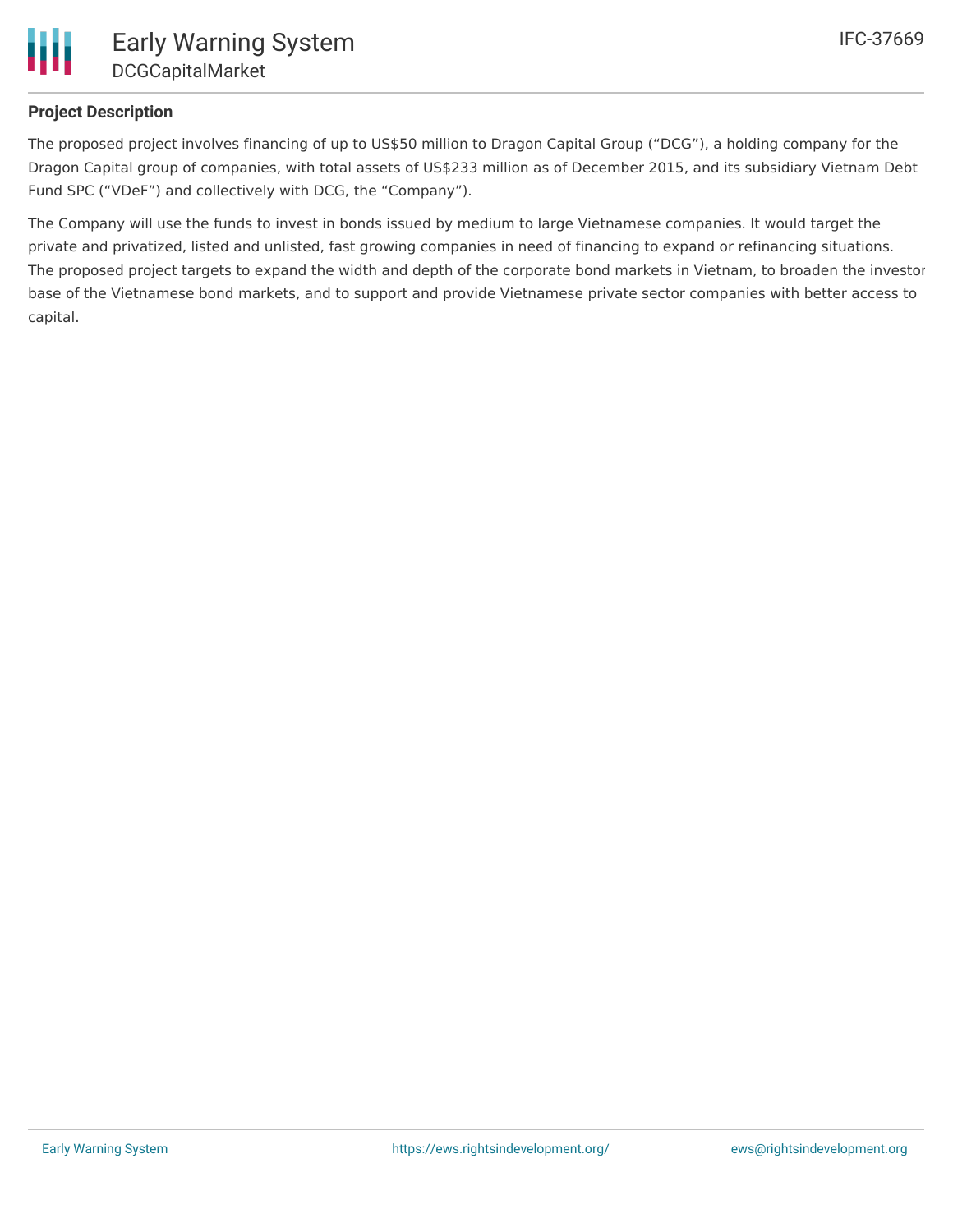## **Investment Description**

• International Finance Corporation (IFC)

Founded in 1994, DCG is the leading asset manager in Vietnam. Over the past 20 years, it has established itself as a strong brand among international and institutional investors, particularly in Vietnam, being the oldest foreign investment firm in the country. DCG manages funds across diverse asset classes, including public equity, bonds, private equity, and investments in focused sectors such as real estate and clean technology. Currently, it manages 7 funds with total assets under management of about US\$1.25 billion. As of today, DCG is the only foreign manager in Vietnam with significant fixed-income operations through its subsidiary VDeF. DCG also offers investment banking services with an exclusive focus on the Vietnamese capital markets, through its affiliate – Hochiminh City Securities (HSC), the No-2 stock broker by market share.

Mr. Dominic Scriven and Mr. John Shrimpton have an interest in 35.9% and 34.6% of DCG, respectively. The remaining balance of the Company is held by current and former employees and staff.

### **Financial Intermediary**

Financial Intermediary: A commercial bank or financial institution that receives funds from a development bank. A financial intermediary then lends these funds to their clients (private actors) in the form of loans, bonds, guarantees and equity shares. Financial intermediaries include insurance, pension and equity funds. The direct financial relationship is between the development bank and the financial intermediary.

Dragon Capital Group [Limited](file:///actor/902/) (Financial Intermediary)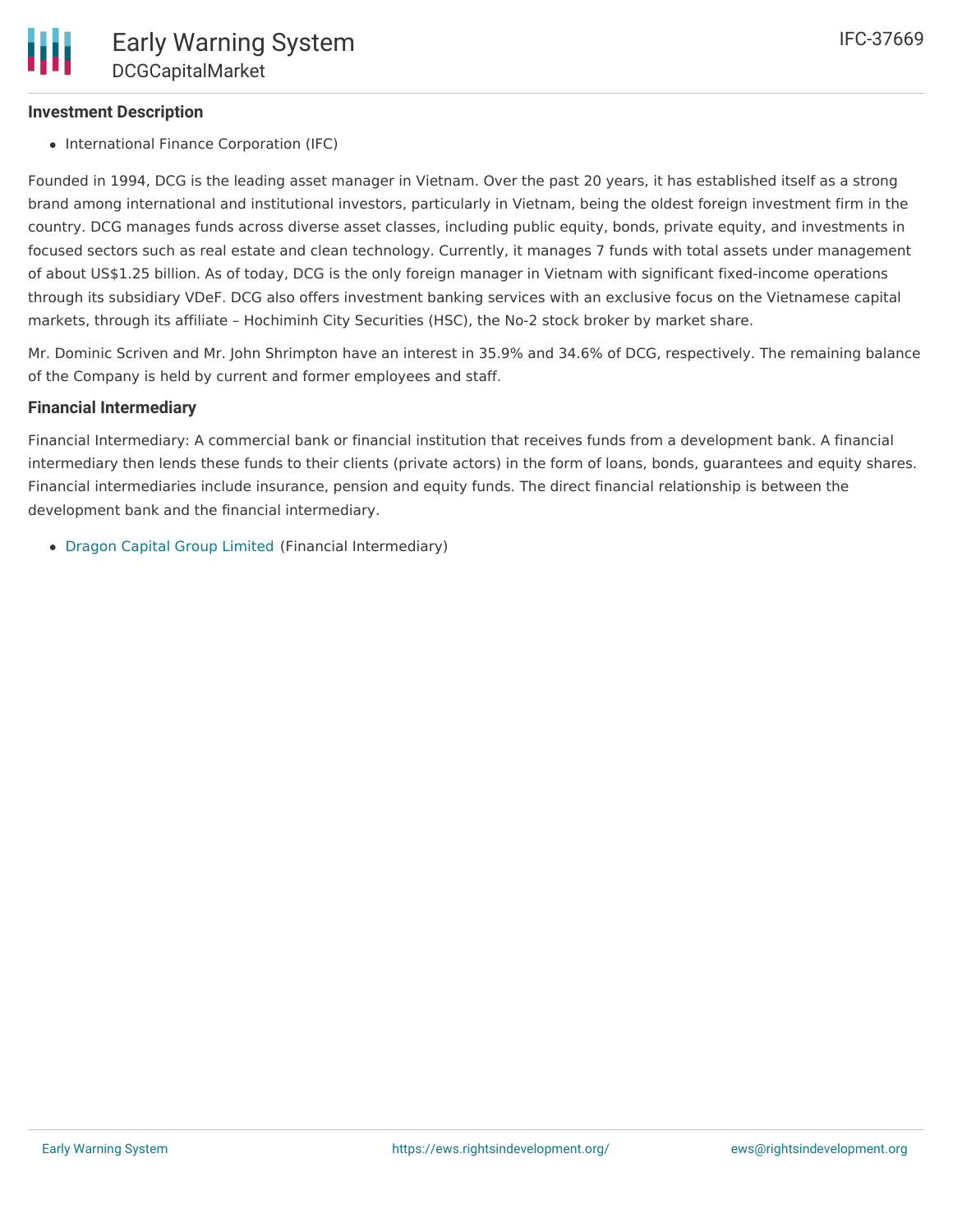

## **Private Actors Description**

Founded in 1994, DCG is the leading asset manager in Vietnam. Over the past 20 years, it has established itself as a strong brand among international and institutional investors, particularly in Vietnam, being the oldest foreign investment firm in the country. DCG manages funds across diverse asset classes, including public equity, bonds, private equity, and investments in focused sectors such as real estate and clean technology. Currently, it manages 7 funds with total assets under management of about US\$1.25 billion. As of today, DCG is the only foreign manager in Vietnam with significant fixed-income operations through its subsidiary VDeF. DCG also offers investment banking services with an exclusive focus on the Vietnamese capital markets, through its affiliate – Hochiminh City Securities (HSC), the No-2 stock broker by market share.